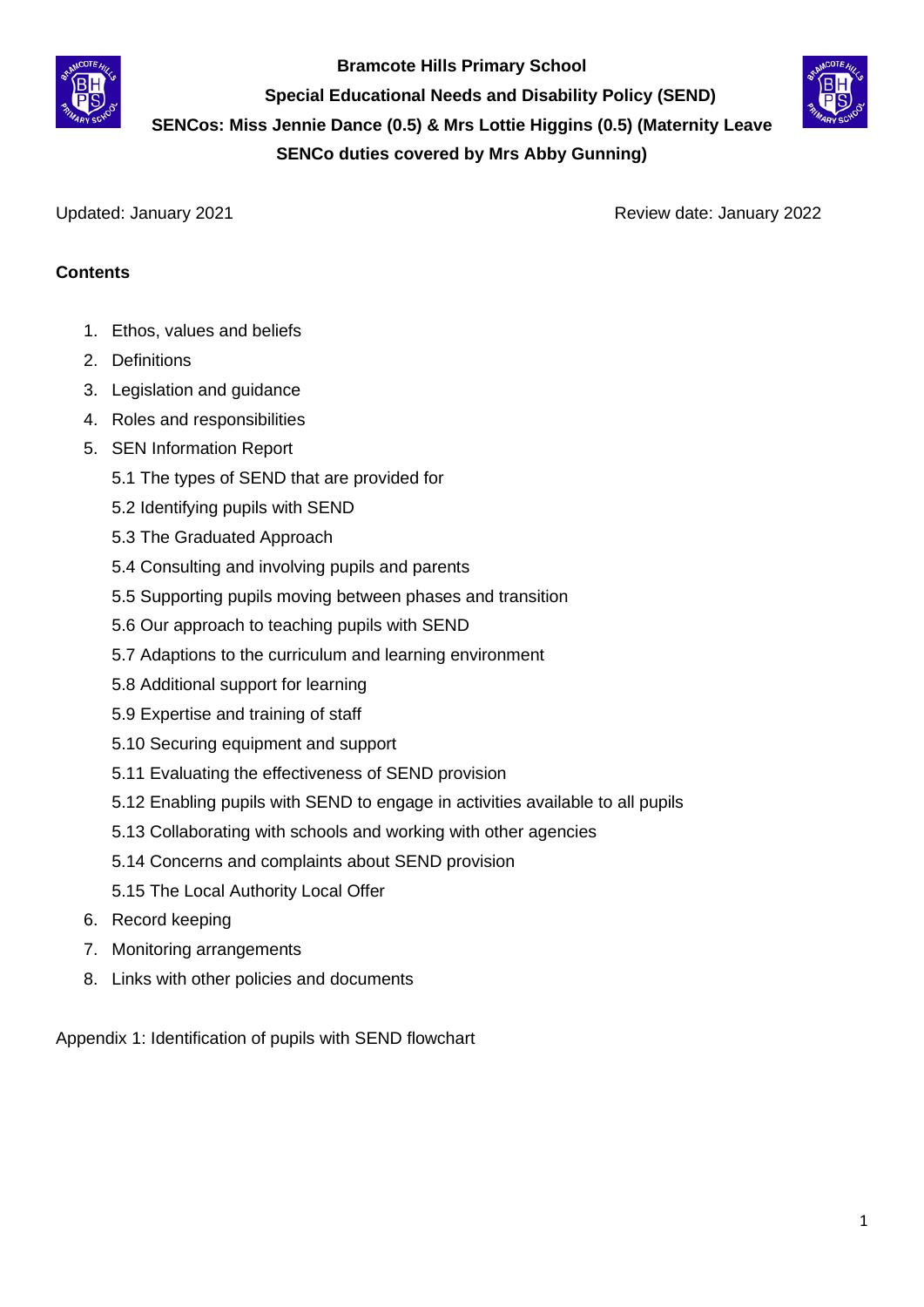## **1. Ethos, values and beliefs**

# **Bramcote Hills' Beliefs and Aims:**

- We believe in delivering an exciting and broad curriculum through high quality teaching and innovation
- We believe in having high standards
- We believe in developing and knowing children as individuals
- We believe in enabling pupils to become well-rounded, happy and confident children who achieve to the best of their ability
- We believe in being inclusive so that all children can thrive
- We believe in working in partnership with our community and other schools

# **Nottinghamshire County Council's SEND Policy Vision statement**

*"Our vision is that children and young people with Special Educational Needs and Disabilities (SEND) will be safe and happy, have a good quality of life and opportunities to fulfil their aspirations, develop their independence and make a positive contribution to society."*

# **Nottinghamshire County Council Approach**

*"NCC believes in inclusion. Our systems ensure that the majority of children and young people with SEND receive their education in local mainstream settings and access resources without the need for an Education, Health and Care Plan (EHCP). To this end, support is delivered in a timely manner by those who know them and understand their specific needs. Nottinghamshire has a long and proud history of supporting children with SEND."*

This vision and approach underpin our school's aims and beliefs and they therefore lie at the heart of our systems and practice for supporting pupils with *Special Educational Needs and Disabilities (SEND)*.

In order to promote these beliefs and aims, the Special Educational Needs and Disability Policy seeks to:

- **Create a school environment where pupils feel safe** to voice their own opinions of their learning needs*,* recognising that pupil participation is a right, as outlined in the SEN Code of Practice (2014)
- Implement a clear and consistent approach to the **early identification and assessment** of individual needs ensuring that the pupils' needs are met by gathering information from parents, education, health and care services *(where appropriate)* and feeder schools or early years settings *(where applicable)* prior to the child's entry into the school
- Support staff to deliver inclusive **high quality first teaching** for all pupils with SEND.
- **Implement intervention strategies** to target the underlying learning needs of individual pupils and ensure pupils with SEND have full access to the National Curriculum. (2014)
- Maintain an **accurate system of record keeping** that tracks the progress of SEND pupils, informs expectations and setting of appropriate SMART targets to ensure that they are able to reach their full potential
- Encourage **positive parental involvement** at all stages of a child's education
- Ensure there is a **clearly identified channel of communication** to ensure a joint approach with the family of schools, the federation and with Nottinghamshire LA
- Maintain an **effective liaison with a range of external agencies** in identifying, assessing and meeting the needs of pupils with Special Educational Needs and/or disabilities when they cannot be met by the school alone
- **Monitor, review and evaluate policy and provision** on a regular and systematic basis

# **2. Definitions**

At Bramcote Hills Primary School, we use the definition offered in the [SEN Code of Practice, 2014,](https://assets.publishing.service.gov.uk/government/uploads/system/uploads/attachment_data/file/398815/SEND_Code_of_Practice_January_2015.pdf) for the identification and assessment of Special Educational Needs.

A pupil has SEND if they have a learning difficulty or disability which calls for special educational provision to be made for them.

They have a learning difficulty or disability if they have: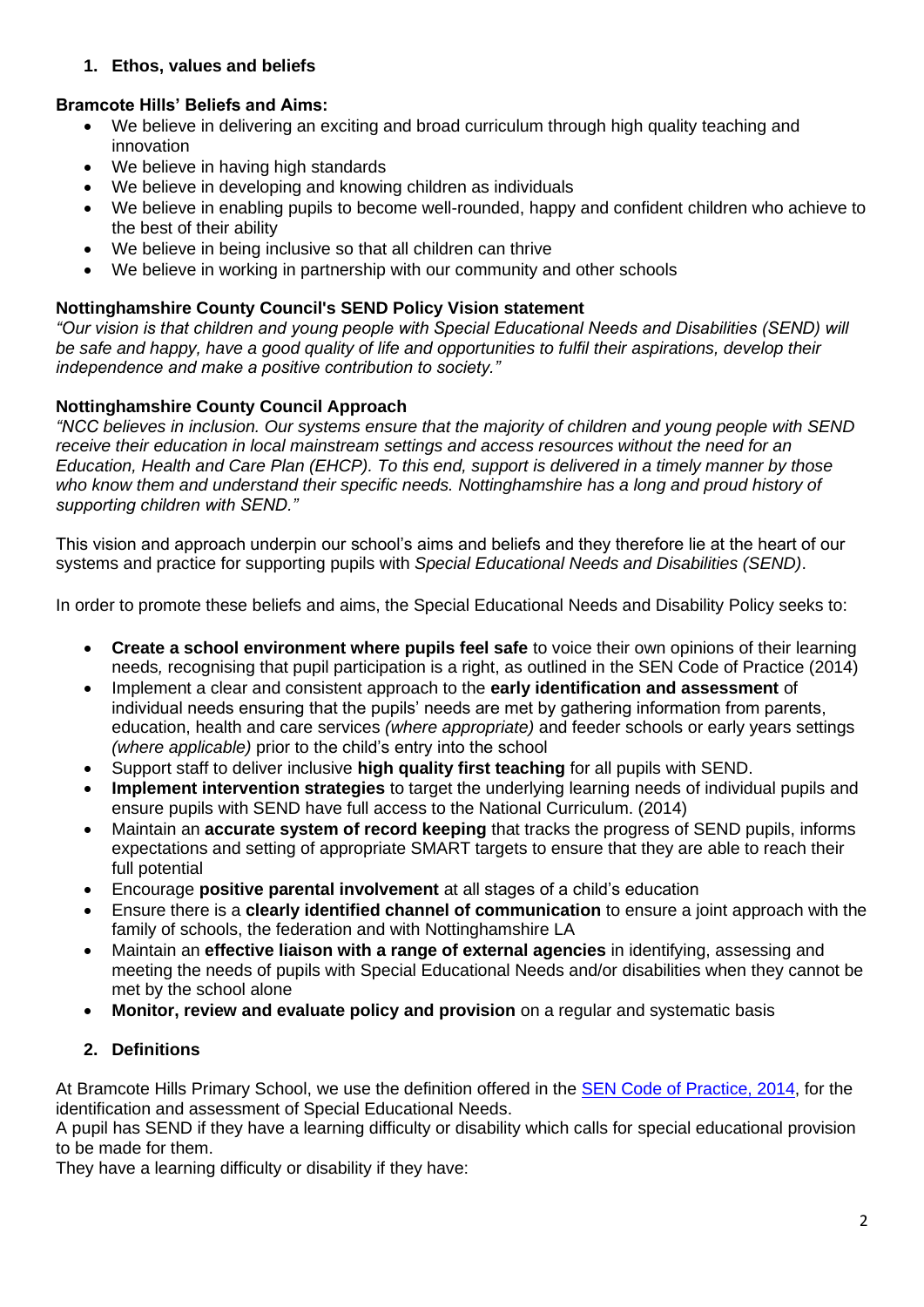- A significantly greater difficulty in learning than the majority of others of the same age, or
- A disability which prevents or hinders them from making use of facilities of a kind generally provided for others of the same age in mainstream schools

Special educational provision is educational or training provision that is *additional to, or different from*, that made generally for other children or young people of the same age by mainstream schools. More details about the SEND Code of Practice can be found on the Department for Education's websites: <https://www.gov.uk/topic/schools-colleges-childrens-services/support-for-children-young-people> <https://www.gov.uk/government/publications/send-code-of-practice-0-to-25>

We also use the definition of disability as outlined in the [Equality Act, 2010.](https://www.legislation.gov.uk/ukpga/2010/15/contents)

A person has a disability if he or she has a physical or mental impairment that has a 'substantial' and 'longterm' adverse effect on his or her ability to carry out normal day-to-day activities.

- 'substantial' is more than minor or trivial e.g. it takes much longer than it usually would to complete a daily task like getting dressed
- 'long-term' means 12 months or more e.g. a breathing condition that develops as a result of a lung infection

We recognise that disabilities may be obvious, such as a sensory impairment. However, some disabilities may be hidden, for example, a learning disability, diabetes or epilepsy.

**As a school, we are committed to ensuring that pupils with disabilities are not treated less favourably than non-disabled pupils. The school will liaise with parents, pupils and specialist agencies involved, wherever possible, to make** *reasonable adjustments* **to avoid putting disabled pupils at a disadvantage.**

For further information, please refer to the school's Access Plan.

## **3. Legislation and guidance**

This policy and information report is based on the statutory Special Educational Needs and Disability (SEND) Code of Practice and the following legislation:

- [Part 3 of the 'Children and Families Act' \(2014\),](https://www.legislation.gov.uk/ukpga/2014/6/part/3/enacted) which sets out schools' responsibilities for pupils with SEN and disabilities
- [The Special Educational Needs and Disability Regulations \(2014\),](https://www.legislation.gov.uk/uksi/2014/1530/contents/made) which set out schools' responsibilities for education, health and care (EHC) plans, SEND co-ordinators (SENCos) and the SEN Information Report

## **4. Roles and responsibilities**

#### *Responsibility for the co-ordination of SEND provision:*

Provision for pupils with Special Educational Needs and Disabilities is a matter for the school as a whole, as stated in the Code of Practice, 2014. In addition, the Governing Body, Head Teacher, Special Needs Co-ordinators (SENCos) and members of staff all have important responsibilities:

## **4.1 The SENCos**

The SENCos are Mrs Lottie Higgins (0.5) (Maternity Leave – SENCo duties covered by Mrs Abby Gunning) and Miss Jennie Dance (0.5).

They will:

- Work with the headteacher and SEND governor to determine the strategic development of the SEND policy and provision in the school
- Have day-to-day responsibility for the operation of this SEND policy and the co-ordination of specific provision made to support individual pupils with SEND, including those who have EHC plans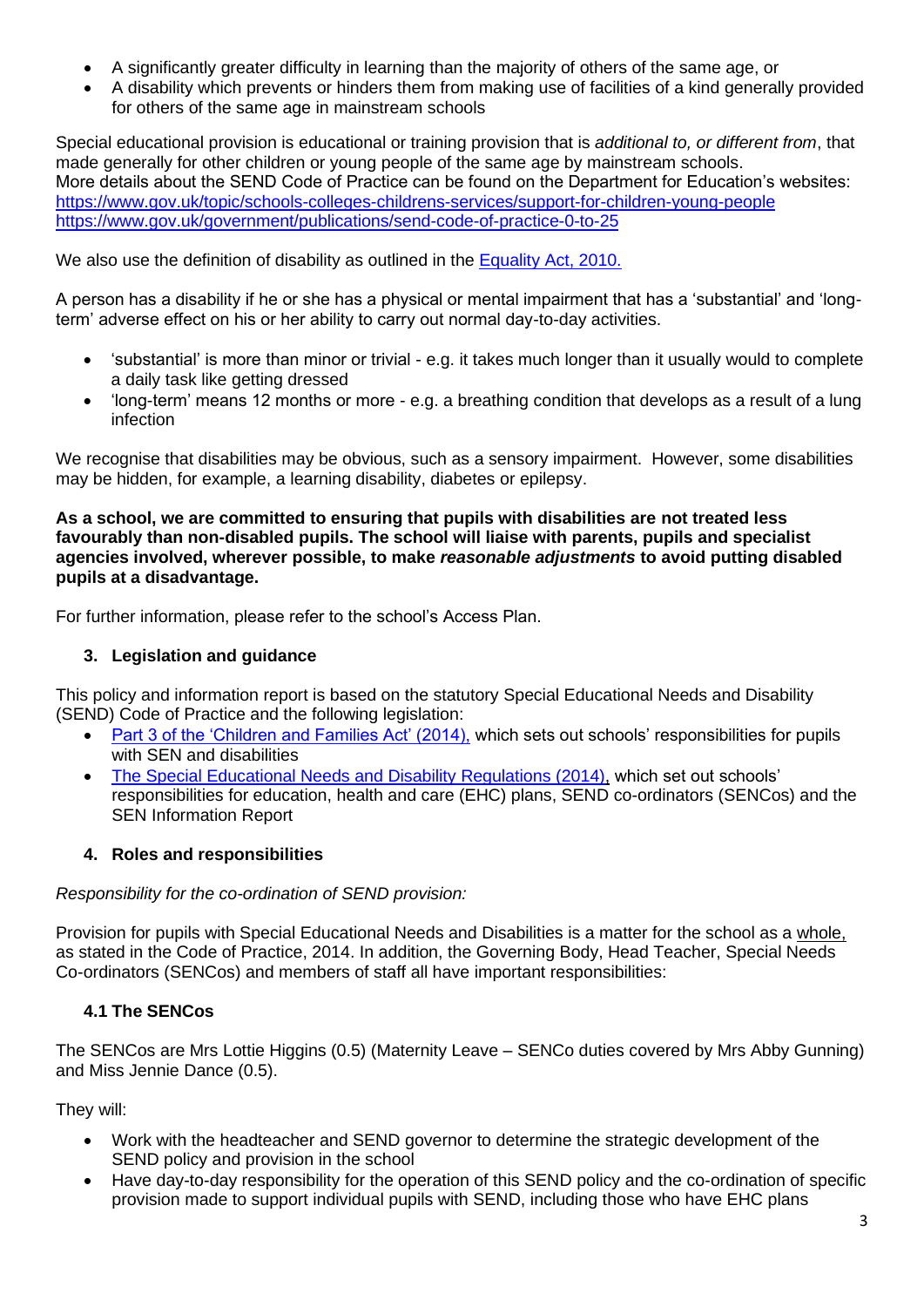- Provide professional guidance to colleagues and work with staff, parents, and other agencies to ensure that pupils with SEND receive appropriate support and high quality teaching
- Advise on the graduated approach to providing SEND support
- Advise on the deployment of the school's delegated budget (section 5.10) and other resources to meet pupils' needs effectively
- Be the point of contact for external agencies, especially the Local Authority and its support services
- Liaise with potential next providers of education to ensure pupils and their parents are informed about options and a smooth transition is planned
- Work with the headteacher and governing board to ensure that the school meets its responsibilities under the Equality Act, 2010 with regard to reasonable adjustments and access arrangements
- Ensure the school keeps the records of all pupils with SEND up to date
- Monitor provision maps, individual education plans (IEPs) and termly reviews

# **4.2 The SEND Governor**

The chair of governors is Kirsten Rawson. The SEND link governor is Fiona Priestland They will:

- Help to raise awareness of SEND issues at governing body meetings
- Monitor the quality and effectiveness of SEN and disability provision within the school and update the governing body on this
- Work with the Headteacher and SENCos to determine the strategic development of the SEND policy and provision in the school

**The Governing Body** will have regard to the Code of Practice in all decisions regarding access to learning and the provision and progress of pupils with SEND, in particular:

- Assist with developing and monitoring the school's policy, ethos and approach to meeting pupil's special educational needs
- Appoint a member of the Governing Body to have a specific oversight of the school's arrangements and provision for pupils with special educational needs and disabilities
- Ensure that information regarding the school's accessibility plans are published
- Ensure the school publishes a statement (Local School Offer) on SEND for inclusion on the school website

# **4.3 The Headteacher**

The Headteacher is Mr Pete Taylor He will:

- Work with the SENCos and SEND Governor to determine the strategic development of the SEND policy and provision in the school
- Have overall responsibility for the provision and progress of learners with SEN and/or a disability
- Keep the governing body fully informed of SEND issues
- Provide time and resources for the SENCo to carry out their role

## **4.4 Teaching Staff**

Each class teacher is responsible for:

- The progress and development of every pupil in their class
- Working closely with any Teaching Assistants or specialist staff to plan and assess the impact of support and interventions and how they can be linked to classroom teaching
- Working with the SENCos to review each pupil's progress and development and decide on any changes to provision
- Ensuring that children at SEND support have IEPs with SMART targets and that these are formulated in conjunction with parents on a twice yearly basis (October and March)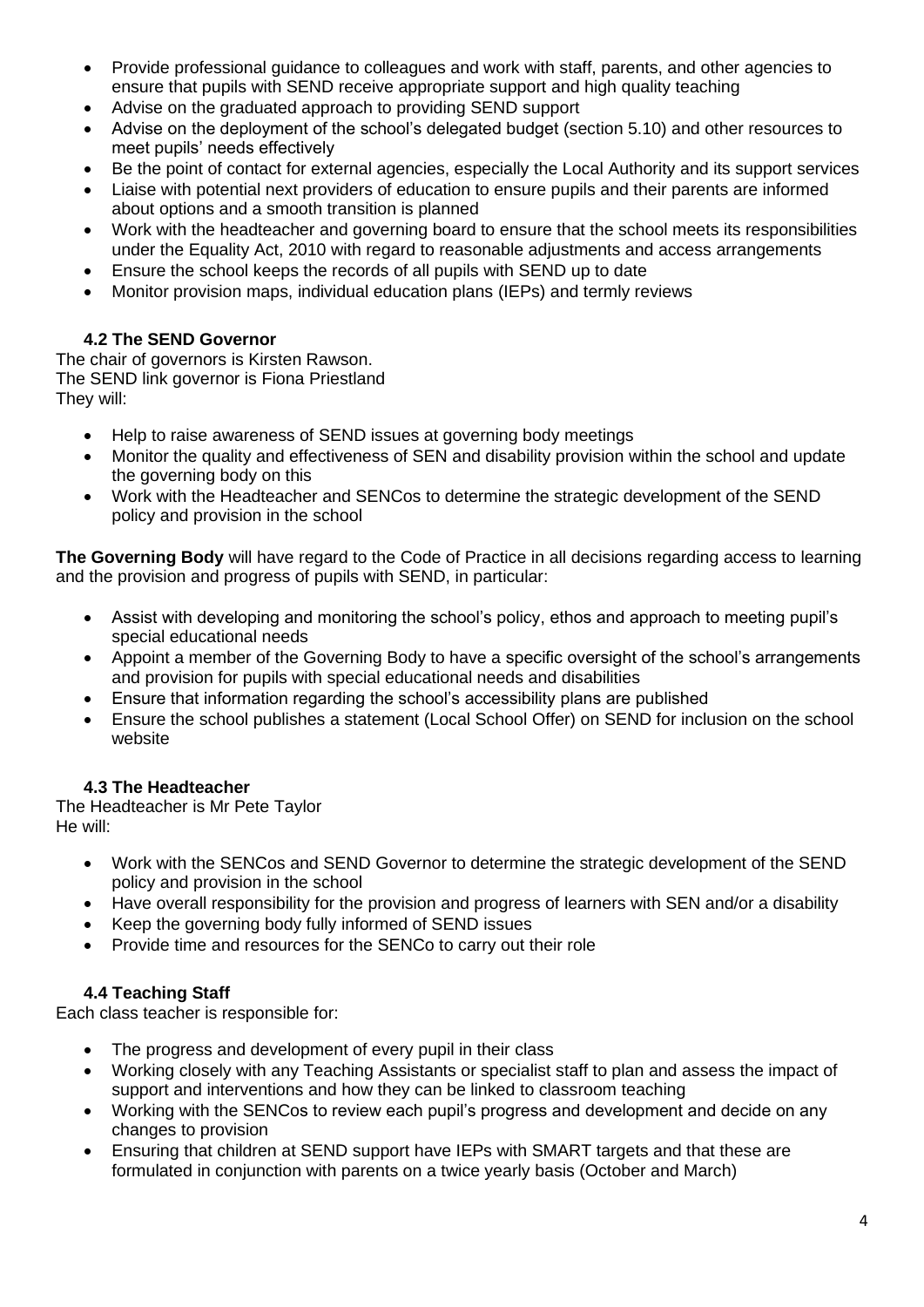- Ensuring that PEEPs (Personal Emergency Evacuation Plans) are completed for those children who require them
- Hold twice yearly review meetings with parents (Meet with parents each term, and hold formal review meetings twice a year)
- Adopt the ethos of inclusion so that children with SEND are included in as many classroom activities as possible, within the classroom
- Ensure that children's needs are either met through 'top down' planning or via individualised provision
- Ensuring they follow this SEND policy
- Be fully aware of the procedures for identifying, assessing and making provision for pupils with **SEND**
- Maintain any agreed special educational needs and disabilities records by completing provision maps, writing individual targets and collecting or recording additional information for the SENCos and other agencies
- Produce an end of year report which may differ from those issued to the majority of the children, upon request
- Together with the SENCos (if appropriate) collect the views of pupils relating to the identification and assessment of their learning needs as well as their learning environment and include them in decision making where possible
- Together with the SENCos (if appropriate) advise and inform parents on their child's progress

All Teaching Assistant Staff employed to support children with special educational needs and disabilities should:

- Liaise with the class teacher and SENCos on the early identification of children with SEND, planning appropriate provision, monitoring and reviewing progress
- Contribute to the formulation of a child's IEP
- Where designated, assist the class teacher to enable children with SEND to meet whole class learning objectives or access an individualised curriculum
- Contribute to the formulation of a PEEP
- Access appropriate training
- Contribute to twice yearly formal review meetings
- Have appropriate responsibility for the child's specific needs during their time teaching that child

At Bramcote Hills we share SEND information with staff (appropriate to their role). Therefore, relevant staff members have complete and up-to-date information about pupils with special needs and disabilities, and their requirements, which will enable them to provide for the individual needs of all pupils. Staff have access to:

- The Bramcote Hills Primary School SEND Policy
- A copy of the full SEND Register, including SEND Concern pupils
- Guidance on identification of SEND within our school (Appendix 1)
- Information on an individual pupil's special educational needs and/or disabilities, including copies of provision maps, IEPs, parental meetings and minutes of termly reviews, as well as any agency/ medical reports
- Access arrangements for pupils with disabilities, including Personal Emergency, Evacuation Plans (PEEPs)
- Additional information on individual pupils and their special needs and requirements (e.g. anxiety related issues re- Looked After Children or Post Looked After Children)
- Updated information of any new SEND pupils or any pupils causing concern (emotionally, socially and/ or well-being) through staff briefings to ensure an awareness of pupils needs and a consistent approach across the whole school
- Information on current legislation and SEND provision during staff meetings
- Information available through Nottinghamshire's SEND Local Offer

Supply teachers working with the children are provided with essential information surrounding children's individual needs and how they can support them within the classroom.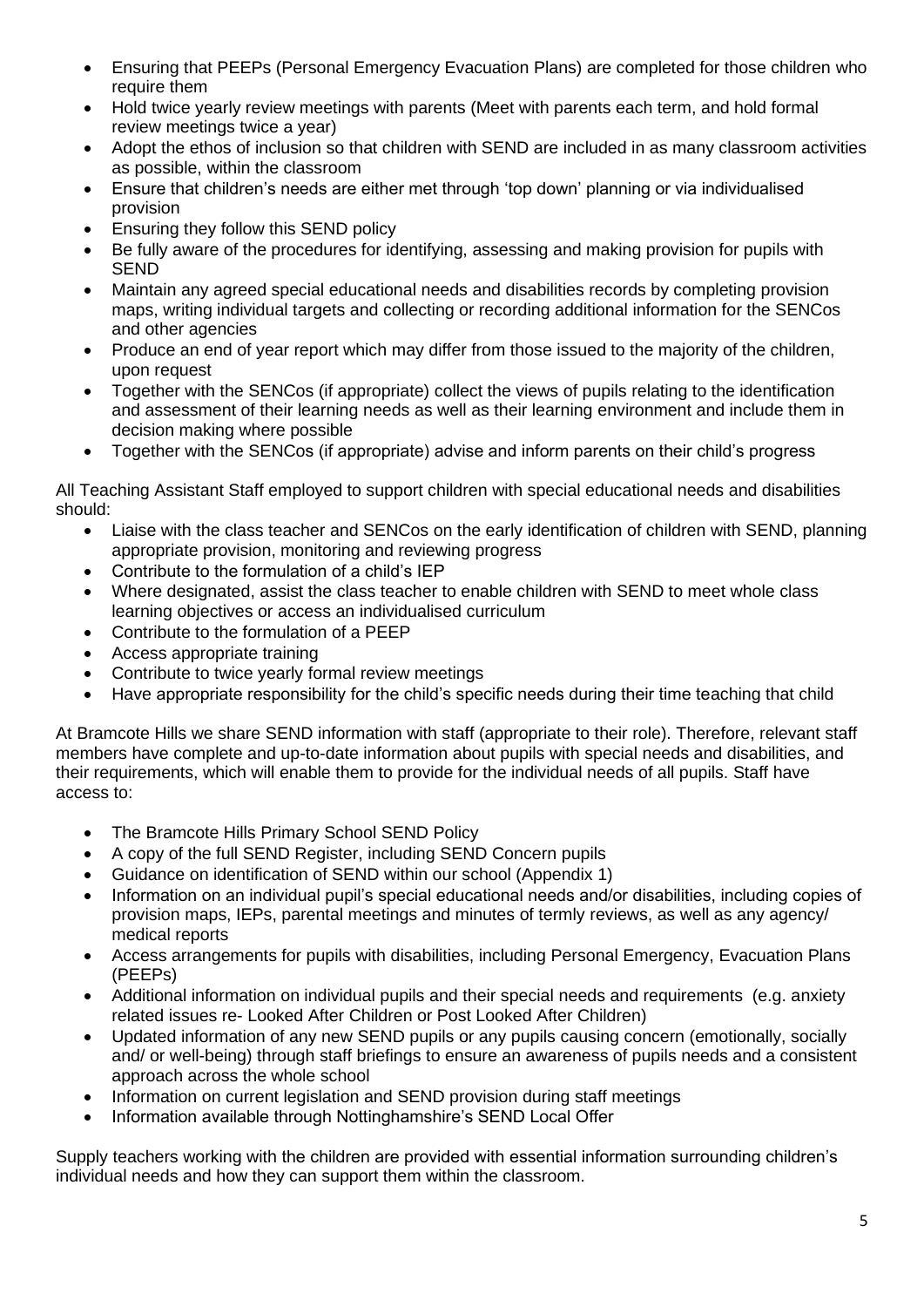## **5. SEN Information Report**

#### **5.1 The types of SEND that are provided for**

Our school currently provides additional and/or different provision for a range of needs, including:

- *Communication and interaction*: for example, Autistic Spectrum Condition (ASC), speech and language difficulties
- *Cognition and learning:* for example, Dyslexia, Dyspraxia
- *Social, emotional and mental health (SEMH) difficulties*: for example, Attention Deficit Hyperactivity Disorder (ADHD), anxiety and behavioural needs, Obsessive Compulsive Disorder (OCD), Oppositional Defiant Disorder (ODD)
- *Sensory and/or physical needs*: for example, visual impairments, hearing impairments, processing difficulties, epilepsy

#### **5.2 Identifying pupils with SEND**

At Bramcote Hills, we believe in the importance of delivering an exciting and broad curriculum through high quality teaching and innovation (see Teaching and Learning Policy). As seen in the 'Waves Model', inclusive quality first teaching underpins our practice.



For some children, quality first teaching is not enough. We assess each pupil's current skills and levels of attainment on entry, which will build on previous settings and year groups. Class teachers will make regular assessments of progress for all pupils and identify those whose progress:

- Is significantly slower than that of their peers starting from the same baseline
- Fails to match or better the child's previous rate of progress
- Fails to close the attainment gap between the child and their peers
- Widens the attainment gap

This may include progress in areas other than attainment, for example, social needs.

Pupils who exhibit challenging behaviour are also identified and encouraged to use more appropriate behaviour choices. Teachers monitor pupils with SEMH difficulties and utilise a range of strategies to support them if their challenging behaviour continues to persist. The child's views will be sought as they may be able to identify what sort of support might help them and their strengths and interests will be utilised to improve motivation and engagement. Our approach to behaviour is consistent and restorative and focusses on recognising the underlying needs of the child.

Slow progress and low attainment will not automatically mean a pupil is recorded as having SEND. When deciding whether special educational provision is required, we will start with the desired outcomes, including the expected progress and attainment, and the views and the wishes of the pupil and their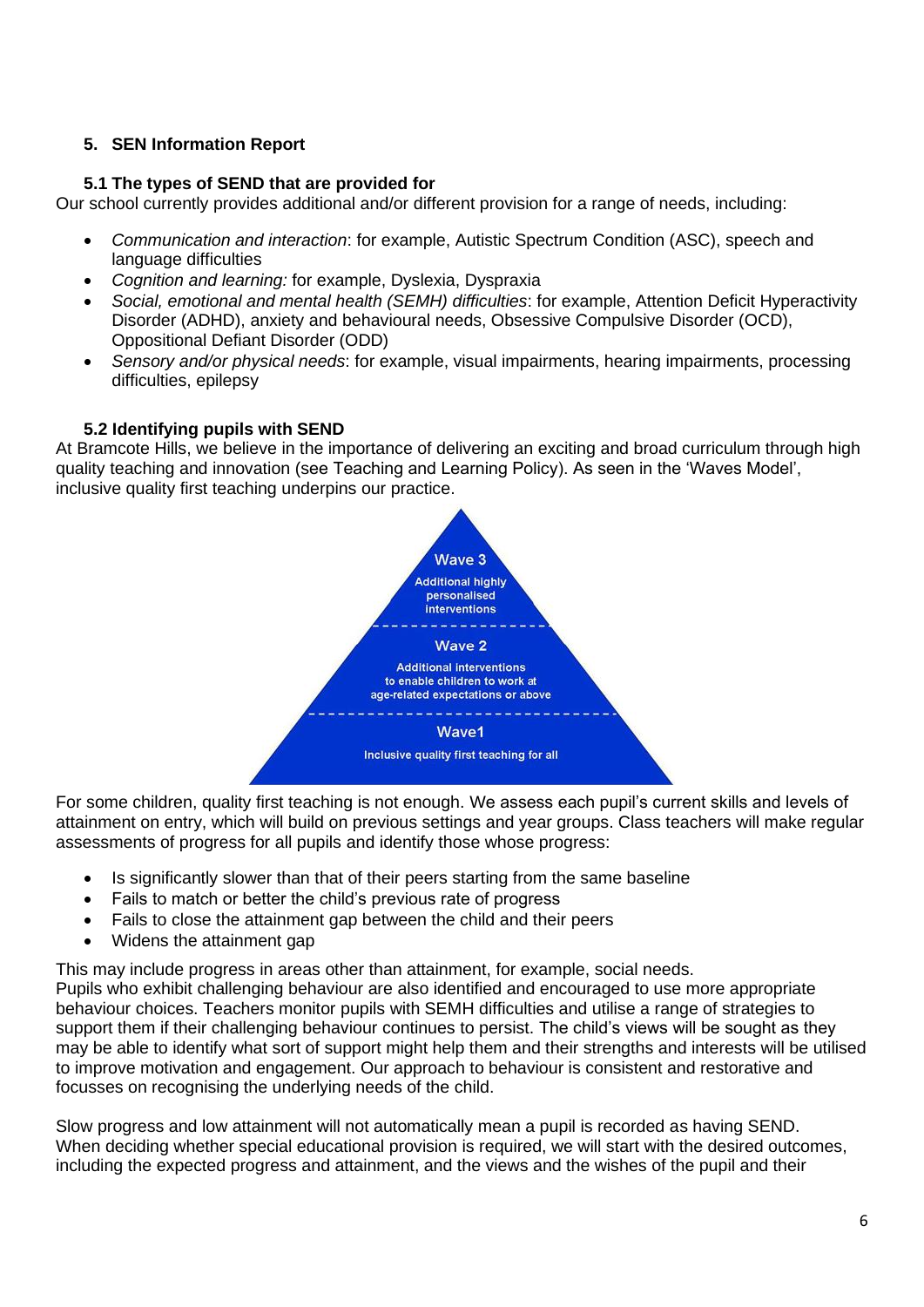parents. We will use this to determine the support that is needed and whether we can provide it by adapting our core offer, or whether something **different or additional** to high quality first teaching is needed. At Bramcote Hills we use a two-tiered approach to the identification of SEND:

## **SEND Concern**

The teacher identifies children causing concern e.g. well behind age-related expectations, lack of progress or exhibiting different /challenging behaviour. These concerns are discussed with the SENCos and parents and a concern form is competed. Interventions are put in place and the outcomes of these are monitored. They will be recorded as SEND Concern on the SEND register.

Where there are areas of difficulty for pupils, the SENCos may:

- Offer advice to colleagues on further screening tests that can be carried out with children to clarify their particular needs
- Carry out screening sessions with pupils using diagnostic tests, such as the Dyslexic Screening Test, auditory and visual tests and memory tests
- Carry out classroom observations of pupils and provide feedback to teachers, offering strategies

It is possible and desirable that a child's difficulty may be overcome or reduced so that they may be moved out of this category. This early identification aims to prevent escalations of need with timely and appropriate intervention.

Staff may begin to suspect the child might have a special educational need underlying their lack of progress and will continue to gather evidence. If a child continues to make very limited progress, in spite of interventions in place, then the teachers and SENCos will consider moving the child to SEND Support.

#### **SEND Support**

These children have an identified SEND as defined by the 2014 Code of Practice:

*A child or young person has SEN if they have a learning difficulty or disability which calls for special educational provision to be made for them. A child of compulsory school age or a young person has a learning difficulty or disability if they:* 

- have a significantly greater difficulty in learning than the majority of others of the same age; or
- have a disability which prevents or hinders them from making use of educational facilities of a kind *generally provided for others of the same age in mainstream schools or mainstream post-16 institutions.*

*A person has a disability if he or she has a physical or mental impairment that has a 'substantial' and 'longterm' adverse effect on his or her ability to carry out normal day-to-day activities.*

- *'substantial' is more than minor or trivial - e.g. it takes much longer than it usually would to complete a daily task like getting dressed*
- *'long-term' means 12 months or more - e.g. a breathing condition that develops as a result of a lung infection*

Where there are significant areas of difficulty for pupils, the SENCos may:

- Offer advice to colleagues on further screening tests that can be carried out with children to clarify their particular needs
- Carry out screening sessions with pupils using diagnostic tests, such as the Dyslexic Screening Test
- Carry out classroom observations of pupils and provide feedback to teachers
- Request support from the Family SENCo (Janet Rigby) to carry out further assessment of a pupil's needs
- Request support from other agencies to carry our further assessments, e.g. medical staff, SFSS, CAMHs, Social Services or the Educational Psychology Service.

Children on SEND Support will be identified on the school tracking system. Provision and targets must be clearly recorded and regularly monitored on an IEP, complete with pupil profiles. Evidence will be collated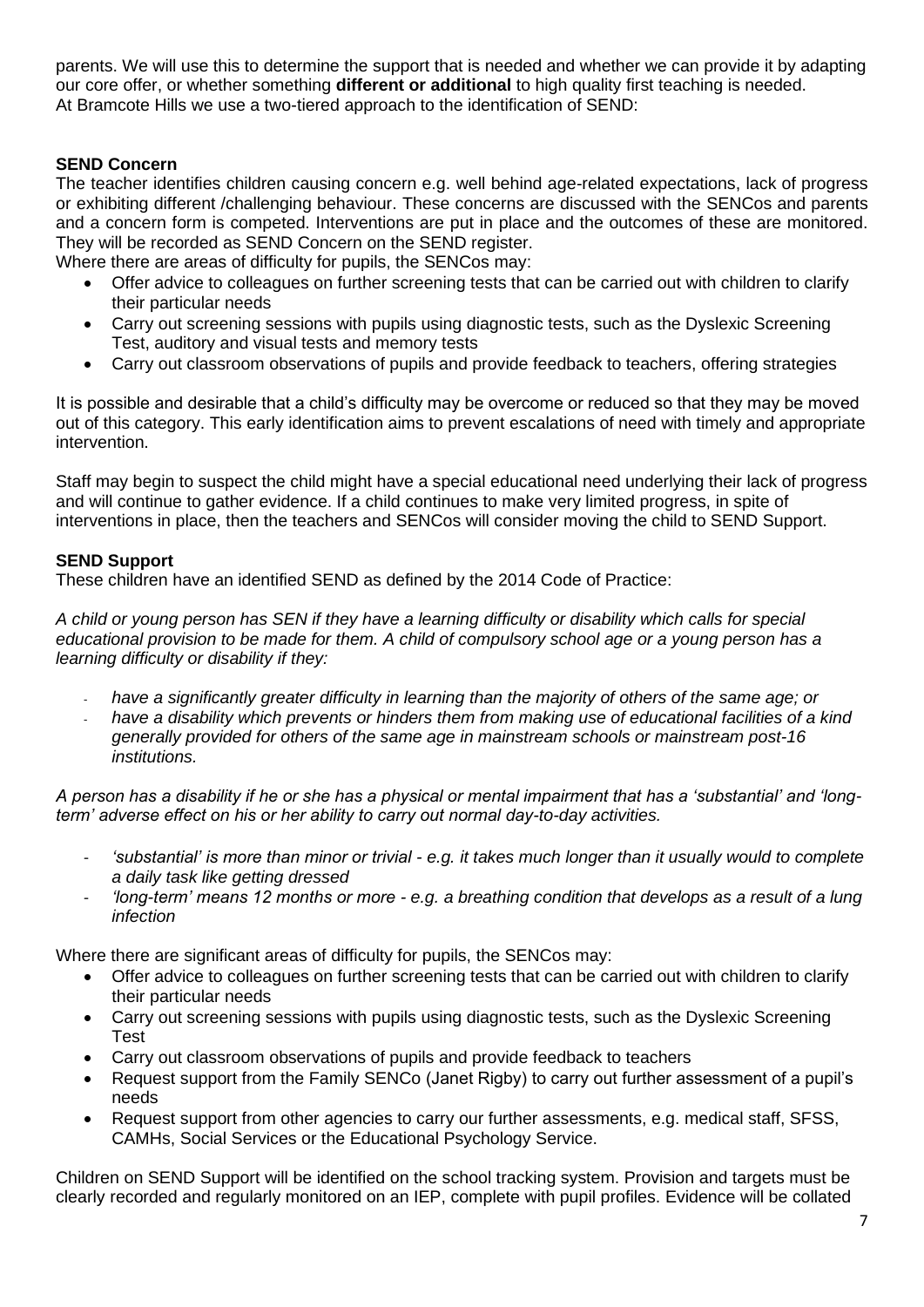and stored in pupil files, which are kept in the locked filing cabinet in the lower junior area when not being used by class teachers. Children who have outside agencies involved will often, but not necessarily always (e.g. speech and language support), be placed in the category of SEND Support.

Not all children who have been given a medical diagnosis of some kind e.g. Dyslexia, ASC etc. will be classified as SEND Support. These pupils may be classified as SEND Concern or included in the general provision made for the class.

Children identified as SEND Support are discussed with the SENCos and child's parents. Parents are informed that their child is on the SEND Register and are given the name and contact of a SENCo. In order to meet these children's needs, the Graduated Approach is followed.

#### **5.3 The Graduated Approach**

The aim of formally identifying a pupil with SEND is to acknowledge the need a child might have and to help school ensure that effective provision is put in place to remove or reduce barriers to learning early. Through this early intervention, escalations of need can be prevented with timely and appropriate intervention. The support provided consists of a four-part process. Provision for these pupils will follow the 'Assess, Plan, Do and Review' cycle to ensure that their support is appropriate and effective.

#### **Assess**

This involves clearly analysing the pupil's needs using the class teacher's assessment and experience of working with the pupil, details of previous progress and attainment, comparisons with peers and national data, as well as the views and experience of parents. The pupils are also encouraged to share their thoughts and feelings so that a greater understanding of their difficulties is gathered. Where relevant, advice from external support services will also be considered.

This analysis will require regular review to ensure that support and intervention is matched to need, that barriers to learning are clearly identified and that the interventions being used are developing and evolving as required. Where external support staff are already involved, their work will help inform the assessment of need. Where they are not involved, they may be contacted, if this is felt to be appropriate, following discussion and agreement from parents.

At Bramcote Hills, we use a number of different assessment frameworks, depending on the child's need. These include: The National Curriculum, B Squared and The Autism Education Trust Progression Framework.

#### **Plan**

Planning will involve consultation between the teacher, SENCos and parents to agree the adjustments, interventions and support that are required; the impact on progress, development and or behaviour that is expected and a clear date for review. Parental involvement will be sought to reinforce or contribute to progress at home. The pupil's views and feelings are also sought so that provision decisions can be planned to fit with their wishes and aspirations. When planning provision, staff are mindful of including opportunities to prepare children for adulthood and to develop skills of independence for making their own decisions, taking on new responsibilities and making positive contributions.

All children at SEND Support are entitled to an 'Individual Education Plan' outlining the support that is being provided, any particular teaching strategies/approaches that are being employed and the outcomes that are being sought. SMART targets will be set for each child, in conjunction with the child and their parents. Children who are in receipt of additional funding will also have a timetable, outlining the support that they are entitled to. In addition to IEPs, year group/whole school Provision Maps are created to show the member/s of staff responsible for delivering the programme/s of learning, as well as the pupil:staff ratio.

#### **Do**

The class teacher remains responsible for working with the child on a day-to-day basis. They will retain responsibility, even where the interventions may involve group or one-to-one teaching away from the main class /subject teacher. Year group staff will liaise closely with each other and /or relevant specialist staff to plan and assess the impact of support and interventions. All staff will work together to encourage the child to develop some independence as a learner so that they do not become over reliant on adult support.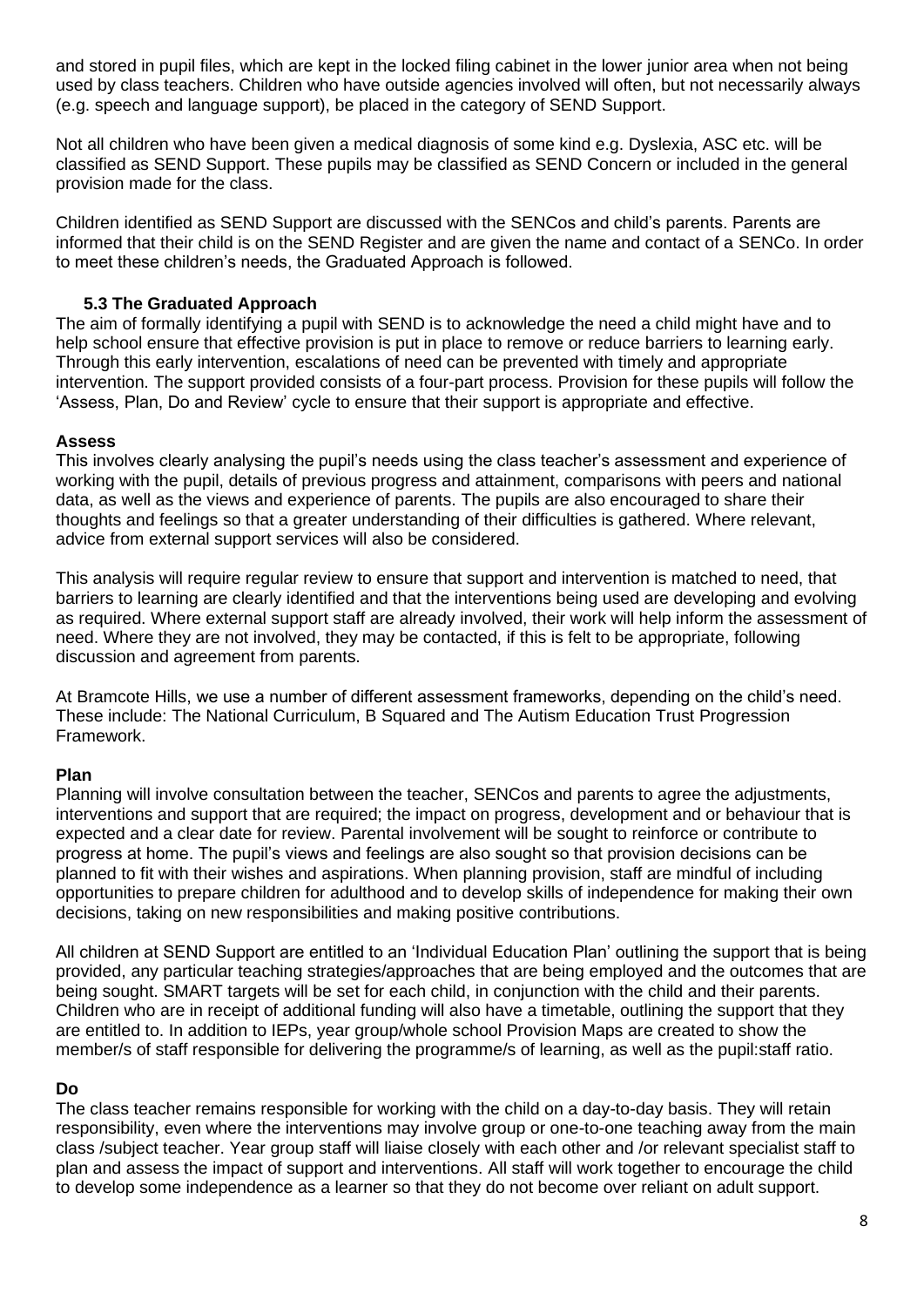## **Review**

Formal reviews will be undertaken twice a year (Spring Term and Summer Term), yet the class teacher wil meet with parents termly. The review process will evaluate the impact and quality of the support and interventions. The class teacher, in conjunction with the SENCos, parents and pupil, and where relevant external agencies, will revise the support and outcomes based on the pupil's progress and development. Necessary amendments will be made to current SMART targets or new ones will be set.

## **Education, Health and Care Plan (EHCP)**

If a child has lifelong or significant difficulties, they may undergo a Statutory Assessment Process which is usually requested by the school, but can be requested by a parent or Educational Psychologist. This will occur where the complexity of need or a lack of clarity around the needs of the child are such that a multiagency approach to assessing that need, to planning provision and identifying resources is required.

The application for an EHCP will combine information from a variety of sources including: parents, education setting, external agencies currently involved, health professionals and social care.

Information will be gathered relating to the current provision provided, action points that have been taken, and the preliminary outcomes of targets set. A decision will be made by The Local Authority about whether or not the child is eligible for an EHCP. Parents have the right to appeal against a decision not to initiate a statutory assessment leading to an EHCP.

Following Statutory Assessment, an EHCP will be provided by the Local Authority, if it is decided that the child's needs are not being met by the support that is ordinarily available. The school and the child's parents will be involved in developing and producing the plan. Parents have the right to appeal against the content of the EHCP. They may also appeal against the school named in the plan if it differs from their preferred choice. Once the EHCP has been completed and agreed, it will be kept as part of the pupil's formal record and reviewed annually by staff, parents and the pupil. The annual review enables provision for the pupil to be evaluated and, where appropriate, for changes to be put in place, for example, reducing or increasing levels of support.

These plans are being supported by an Education, Health and Care Plan Pathway. You can view an animation describing this new pathway on Nottinghamshire's SEND Local Offer website: <https://www.nottshelpyourself.org.uk/kb5/nottinghamshire/directory/localoffer.page?newdirectorychannel=9>

Further information about EHCP can found via any of the following:

- The SEND Local Offer: [https://www.nottshelpyourself.org.uk/kb5/nottinghamshire/directory/site.page?id=otVZmsM0l\\_0](https://www.nottshelpyourself.org.uk/kb5/nottinghamshire/directory/site.page?id=otVZmsM0l_0)\_
- By speaking a member of the The Integrated Children's Disability Service (ICDS)- Broxtowe, Gedling and Rushcliffe : [icdsehcBGRlocality@nottscc.gov.uk](mailto:icdsehcBGRlocality@nottscc.gov.uk) Duty Number: 0115 804 1275
- By contacting the Ask Us Nottinghamshire part of the Information, Advice and Support Service: 0800 121 7772 [enquires@askusnotts.org.uk](mailto:enquires@askusnotts.org.uk)

## **5.4 Consulting and involving pupils and parents**

## **Parents**

Bramcote Hills Primary School, in accordance with 'The Lamb Inquiry' (2009), believes that a close working relationship with parents is vital in order to ensure:

- a) early and accurate identification and assessment of SEND leading to the correct intervention and provision
- b) continuing social and academic progress of children with SEND
- c) personal and academic targets are set and met effectively

The school is committed to involving parents in the decision-making process at every stage.

This is achieved by:

• **Welcoming parents** from the outset and encouraging their participation e.g. Transition open afternoons/ meetings with teachers, Meet the Team and KITE events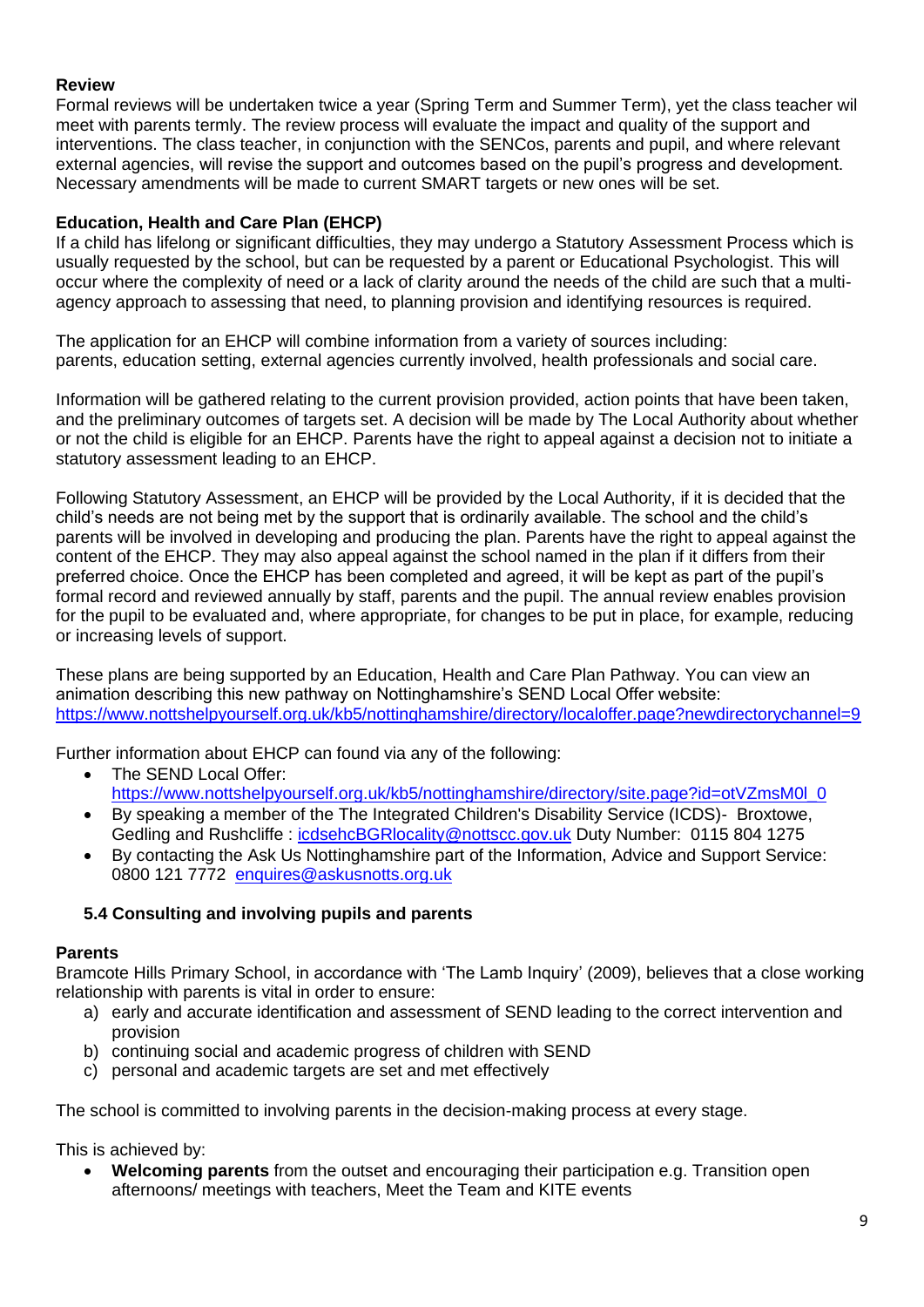- Ensuring that **parents are informed** when their child is identified as having additional learning needs and consulted at every stage e.g. SEND Concerns or SEND Support
- Having **'structured conversations'** with parents
- **Inviting parents into school** at least three times annually to discuss their child's progress and any future provision. In cases where more frequent, regular contact with parents is necessary, this will be arranged based on the individual pupil's needs. Formal review meetings will be held twice a year
- **Seeking parental permission** before referring pupils to outside agencies for support
- **Inviting parents to attend meetings** with external agencies regarding their child and keeping them up to date and consulting with them on any points of action drawn up
- **Sign-posting parents** of pupils with SEND to the Local Authority Parent Partnership service where specific advice, quidance and support may be required
- Ensuring the school produces and written information is **accessible and straight-forward** for parents
- Clearly identifying areas in which **parents can support their child's learning** at home
- Enabling parents to have **access to the SENCos** by appointment to discuss their child's needs
- Providing parents/ carers with opportunities to contact **the school's SEND governor** to arrange a meeting in relation to SEND matters
- Establishing **informal communication links** as appropriate, e.g. home school diaries, parents talking to class teachers at the end of the school day to check progress

The school obtains feedback from parents in a variety of ways: parent surveys, parent forums, pupil progress review meetings and parents' evenings. We endeavour to use this feedback to improve the quality of SEND provision during policy review.

## **Pupils**

# *"Nothing about us without us…"*

## **The school is committed to ascertaining the views of pupils by:**

- Involving pupils in decision making processes where appropriate
- Encouraging pupils to make choices
- Ensuring that pupils are aware of agreed targets for development

## **This is achieved by:**

- **Gathering information** about a pupil's needs and views in order to tailor their learning
- **Inviting pupils to attend** review meetings where appropriate
- **Encouraging pupils to contribute** to planning, reviewing and evaluating the provision made for them wherever possible
- **Gaining and recording the views of pupils** on their progress using appropriate communication strategies, such as the use of play, art and audio, as well as verbal communication
- **Encouraging pupils with SEND to become representatives** on the School Council (if they wish to participate) in order to reflect the views of all pupils in the school or, alternatively, encouraging them to voice their opinions through Class Council if that is their preference
- **Providing clear, jargon free information to pupils** about their SEND and the purpose of any assessment, individual targets or other intervention
- If appropriate, ensuring that **the pupils have access to a designated member of staff** with whom they can discuss any difficulties or concerns
- **Involving pupils in transition** planning

The school recognises that there is "a fine balance between giving the child a voice and encouraging them to make informed decisions, and overburdening them with decision making procedures where they have insufficient experience and knowledge to make appropriate judgements without additional support" (The Children Act 1989 Guidance and Regulations, Vol. 6 Children with Disabilities (1991), HMSO). However, every attempt will be made to encourage their involvement.

#### **5.5 Supporting pupils moving between phases and transition Admission arrangements**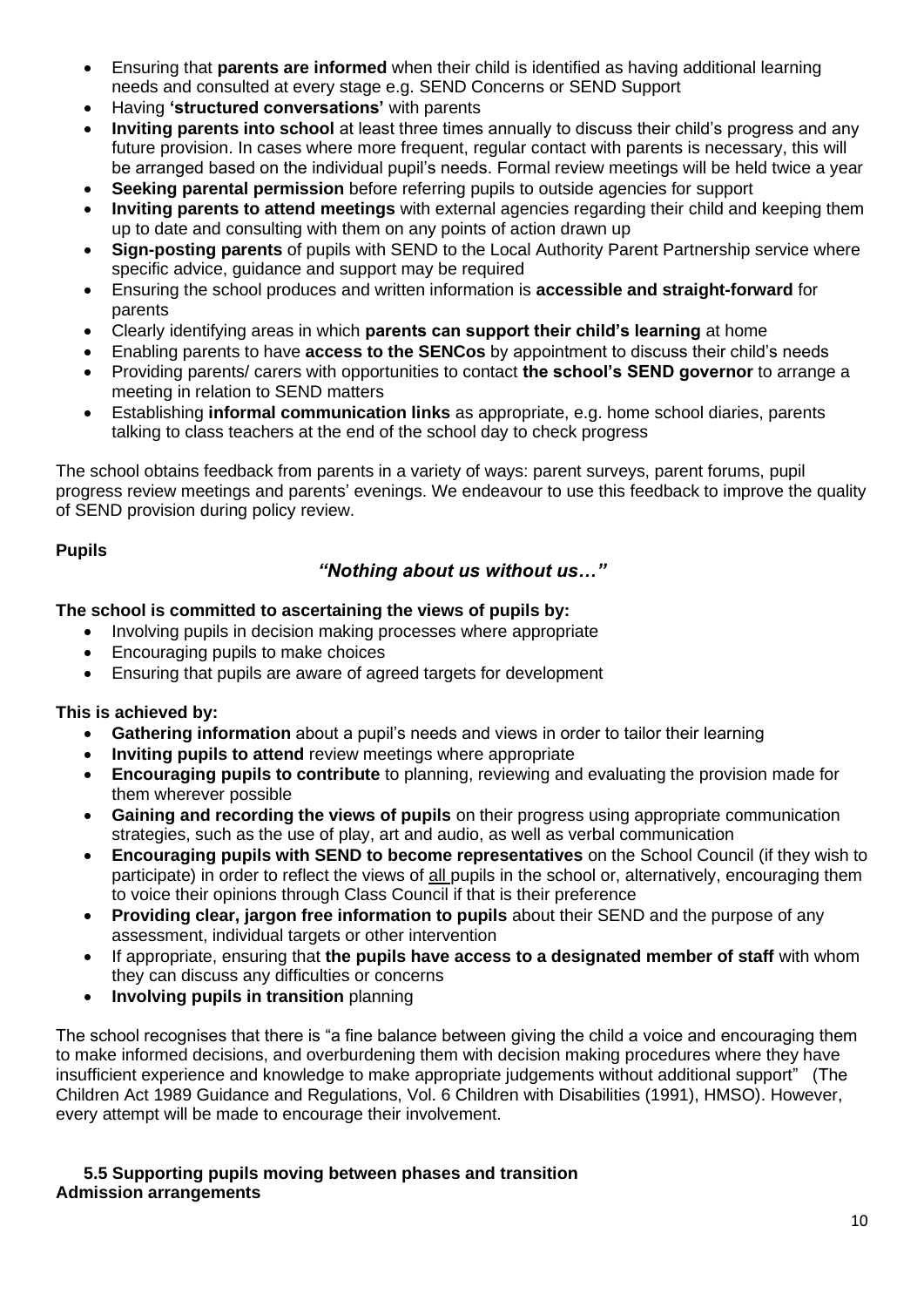The admission arrangements for *all* pupils are in accordance with national legislation, including the Equality Act, 2010*.* This includes children with any level of SEND; those with Education, Health and Care Plans and those without. These are managed by Nottinghamshire County Council's School Admission Team.

Close links have also been established with local nursery/ pre-schools and other feeder secondary schools to aid transition of pupils with SEND.

At Bramcote Hills Primary School, we believe that children are entitled to have their needs identified, assessed and addressed at the earliest possible stage. **On entry:** 

- Parents are asked to inform the school of any special needs their child may have. This is noted on the admission form and in the child's individual record folder
- The school will assess each child's current levels of attainment, either by carrying out their own assessments, or by referring to information sent from the child's previous educational setting
- Parents/carers will then be invited to meet with the class teacher and a SENCo in order to develop an appropriate educational programme with additional support provided where necessary and appropriate
- On-going observations and assessments will then form the basis for planning the next stage of learning. (See Graduated Approach, Section 5.3)
- An individual record folder will be set up (see section 6)

## **Transition**

Transition between year groups in school is handled carefully. A range of strategies are used including:

- Additional three-way meetings between previous teacher, new teacher and parent
- Additional time for the pupil to get to know their new teacher
- Discussion between parents, current teacher and new teacher. They will discuss the child's needs and review/set targets ready for the following year
- Analysis of performance data
- Transition forms completed, with any SEND information shared, including category of need
- Update the pupil profile section on IEPs. This includes: any diagnoses, child's views, involvement from external agencies plus notes on a pupil's strengths, areas of need and strategies to support them
- New staff to read information contained within the child's individual SEND folder (see section 6)
- Additional information, including access arrangements/ PEEPs etc.
- Latest annual school report

#### **Transition to secondary schools**

- Liaise with the secondary school SENCo and SEND Team to organise a transition programme for pupils with special educational needs and/or disabilities. This may be personalised/adapted based on the child's individual needs
- Organise a transition Meeting in the Summer Term of Year 6, inviting the child's current teaching team and parents/carers. Sometimes outside agencies, and the Secondary SENCo, will also be called to these meetings in order to exchange information about the pupil's needs and answer questions about concerns they may have
- Share information at Springboard meetings
- Where appropriate, raise the child's needs at the SBAP (Schools Behaviour and Attendance Partnership) in order to share information and provide the right support for successful transition

## **Transfer between schools**

• On transferring to another school, information is sent within 15 school days of the child leaving (provided the child's new school is known). Discussion will take place, if necessary, to agree any transfer of funding that may be required

## **5.6 Our approach to teaching pupils with SEND**

Teachers are responsible and accountable for the progress and development of all the pupils in their class. High quality teaching is our first step in responding to pupils who have SEND. This will be differentiated for individual pupils. We believe that children learn best by being in the classroom learning alongside their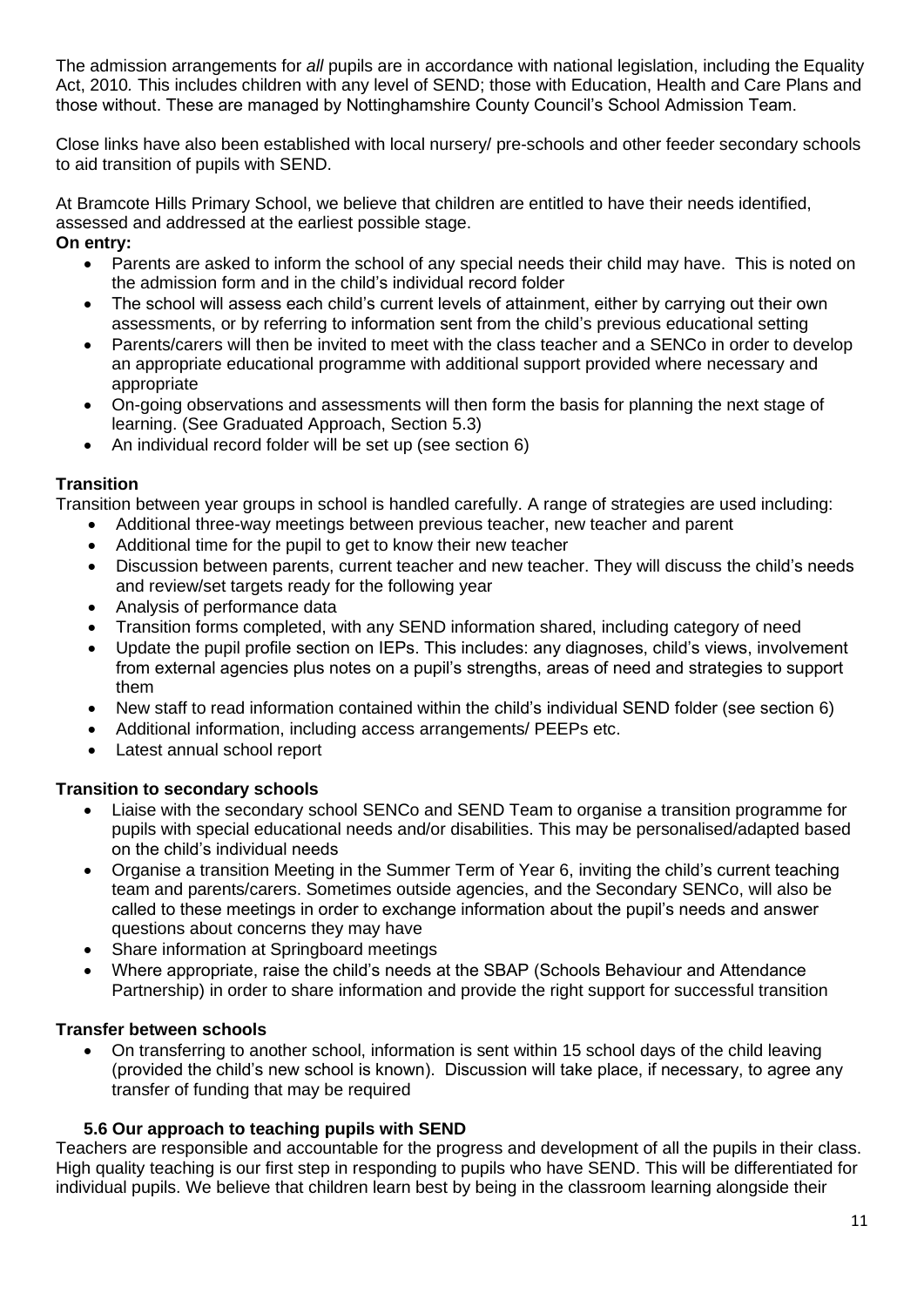peers, with tasks 'scaffolded' in order for them to access the curriculum. Children may receive interventions 1:1 or in small groups in order to practise separate skills in addition to their class teaching.

## **5.7 Adaptions to the curriculum and learning environment**

- The school will ensure that all children have access to a broad and balanced curriculum
- No child will be excluded from any activity due to their impairment or learning difficulty, unless it is clearly of the benefit to that individual and leads towards inclusion
- Staff will work sensitively in a way to avoid the isolation of the children they are supporting and will encourage peer tutoring and collaborative learning
- Differentiation takes a variety of forms within teacher planning. Learning intentions are always made explicit and then activities may be adapted, or planned separately as appropriate. Alternative methods of responding or recording may also be planned for where it is appropriate
- Children with sensory or mobility impairments or a specific learning difficulty will access the curriculum through specialist resources such as ICT where this is appropriate
- The school will ensure that the hidden curriculum (learning about routines, understanding how to organise yourself and how relationships work) and extra-curricular activities are barrier free and do not exclude any pupils. Reasonable adjustments will be made as necessary and appropriate
- We aim for our physical environment to be accessible to all. This includes lift access to upper levels (at the time of writing, one of the lifts is not operational), wheelchair access around the site and into all classrooms, adjustment to internal doors, toilets/ sinks, a variety of seating/ desks to suit the needs of individual pupils with disabilities, widened footpaths, railings, visible markers on steps and ramps
- Details of the school's plans for increasing access to the curriculum with targets are contained in the Access Plan

SENCos are consulted regarding the content of the school curriculum to ensure that pupils with SEND can participate fully as members of the school community and have access to all elements of the school curriculum.

## **5.8 Additional support for learning**

We have Teaching Assistants who support teaching and learning in school. They are assigned to the areas of school based on need in year groups. They may be used to support children in whole class teaching, to provide interventions 1:1 or in small groups or to provide 1:1 support for children with additional funding.

#### **5.9 Expertise and training of staff**

We recognise the need to train all our staff on SEND issues and we have funding available to support this professional development. The SENCos, with the Senior Leadership Team, ensure that training opportunities are matched to school development priorities and those identified through the use of provision management. The SENCos attend relevant SEND courses, Family SEND meetings (Springboard meetings) and facilitate/signpost relevant SEND focused external training opportunities for all staff.

In addition to this, in-service training events are organised for staff in school that link to priorities outlined in the School Improvement Plan or that meet the specific needs of pupils as they arise. When appropriate, Governors and Support Staff are also invited to attend such meetings and INSET training events in order to disseminate information and establish a whole school ethos.

Opportunities to disseminate information from courses attended by staff members are provided at weekly staff meetings/ briefings, as well as at half termly TA meetings.

All Staff members, including support staff and MSAs, are routinely asked, through annual staff audits and appraisal meetings, as to their training requirements.

#### **5.10 Securing equipment and support**

The school has a range of specialist SEND facilities in place. These include:

1. Physical environment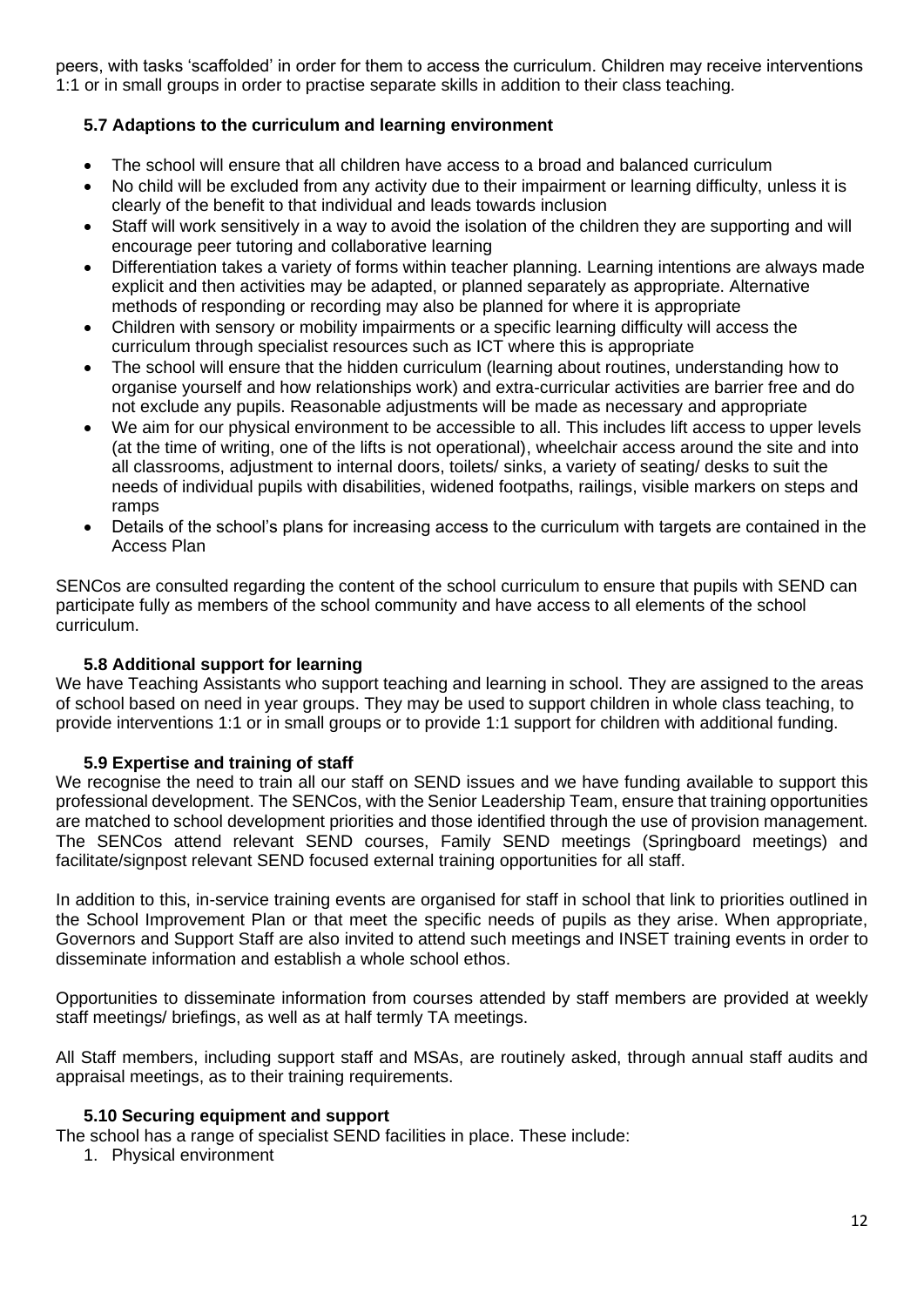*Indoors***-** lift access to upper levels (at the time of writing, one of the lifts is not operational), wheelchair access around the site and into all classrooms; adjustment to internal doors, toilets/ sinks, a variety of seating/ desks to suit the needs of individual pupils with disabilities *Outdoors***-** widened footpaths, railings, visible markers on steps and ramps

- 2. Assistive technology including: laptops, iPads and computer software programs, including Clicker 7. These can be obtained by the Inclusive Technology Team
- 3. Increased access to the curriculum and assistance during formal assessments

#### **Allocation of resources for pupils with SEND**

All pupils have Element 1 basic entitlement funding. Schools receive additional funding (Element 2) to support pupils with SEND. This is called 'Place Funding'. Place Funding is used to provide interventions for those who require some additional support and/or material resources to access the curriculum/learning environment and close gaps in their attainment.

Some pupils with SEND may access additional funding called Top-Up Funding – Element 3. The SENCos identify pupils who may benefit from this, following consultation with staff members. This additional funding might be from a budget which is devolved to our Family of Schools (AFN – Additional Family Needs) for moderation by the SENCos within the School Family and is managed by the Family SENCo. Children selected to enter this process must meet the criteria outlined by the LA. For those pupils with the most complex needs, additional funding is retained by the Local Authority (HLN – High Level Needs). The School SENCos, with the support of the School Family and the Family SENCo, will refer individual applications to a Local Authority multi-agency panel (High Level Needs Panel), who will determine whether the level and complexity of need meets the threshold for this funding.

#### **Other sources of Funding**

Pupil Premium is included in the budget for each child who receives Free School Meals, or has ever been on FSM in the previous 6 years or are children of service personnel. Where a child is on FSM *and* has identified SEND, the Pupil Premium is used to further support staffing costs needed to help the child's learning.

Pupil Premium Plus is included in the budget for children who are currently in care or who were adopted from care in the past. Where a child is Looked After *and* has identified SEND, the pupil Premium Plus is used to further support staffing costs needed to help the child's learning.

#### **5.11 Evaluating the effectiveness of SEND provision**

In order to make consistent, continuous progress in relation to SEND provision, the school encourages feedback from staff, parents and pupils throughout the year. This is achieved in the following ways:

- Pupil interviews
- Parent surveys
- **Staff surveys**
- Parents evenings and/or consultations (formal/ informal)
- Feedback forms e.g. parents' evening and reports
- Parent forums e.g. KITE events

On an annual basis, SENCos monitor the provision for pupils with SEND. This is done through a combination of the above, alongside classroom visits, work scrutinies and monitoring of record keeping. This monitoring information forms the basis of a Monitoring Summary Form which leads into a yearly Action Plan.

Evidence collected will help inform school development and improvement planning. Success will be measured by the effect the policy has on the performance, attitude, behaviour and general inclusion of children with Special Educational Needs and Disabilities.

**Performance indicators** used to evaluate the effectiveness of the SEND Policy include:

- The early identification of children who have SEND
- The confidence of class teachers to identify children with SEND
- The effectiveness and manageability of the recording system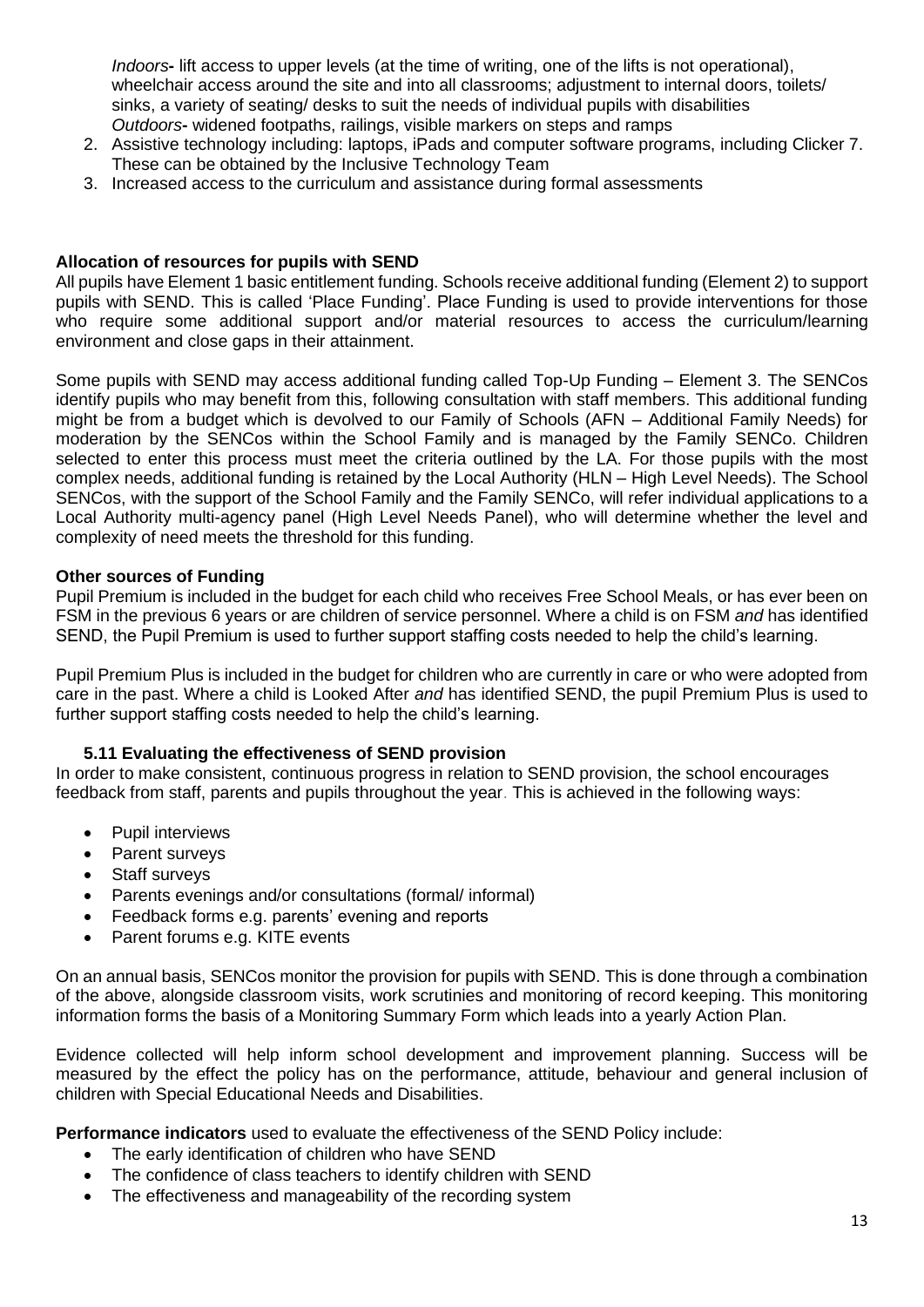- The extent to which individuals make progress and meet their targets
- The extent to which gaps are closed for identified vulnerable groups of children
- The regularity of review meetings with staff involved
- The monitoring of parental and pupil views
- The involvement of relevant support agencies

Key personnel with responsibility for monitoring and reporting on the effectiveness of the SEND policy are the SENCos, the Head Teacher and the Governing Body. The LA have an additional responsibility to monitor the provision made for pupils with EHCPs.

Pupil progress will be monitored on a termly basis, in line with the SEN Code of Practice, in order to identify how effective provision (intervention) is in enabling pupils to achieve academic and wider outcomes.

There is an annual, formal evaluation of the effectiveness of the school SEND provision and policy. The evaluation is carried out by the SENCos, Head Teacher and SEND Governor and presented to the School Governors at the Pupil and Personnel Committee Meeting. This will be collated and published by the governing body on an annual basis in accordance with section 69 of the Children and Families Act, 2014.

#### **5.12 Enabling pupils with SEND to engage in activities available to all pupils**

We feel that it is important for pupils with SEND to improve their emotional and social development by having access to and participating in the same activities which are available to all.

- All our extra-curricular activities and school visits are available to all our pupils, including our before and after-school clubs
- All pupils are encouraged to take part in sports day/school plays/special workshops etc.
- All pupils are encouraged to go on our day and residential trips
- All pupils are encouraged to be part of the school council

Where any of the above activities need adapting to enable a pupil with SEND to engage with it, staff will make the appropriate adjustments, liaising with parents and providers of these activities.

#### **5.13 Collaborating with schools and working with other agencies**

The school is a member of the Bramcote Park Family of Schools, a formal collaboration, feeding the White Hills Park Federation. This enables the schools to build a bank of joint resources and to share advice, training and development activities and expertise that support children with SEND. Termly Springboard meetings are held with the SENCos from the Bramcote Park family of schools, where a representative of the Schools and Families Specialist Services is also present. Bramcote Hills is also a member of the George Spencer Teaching School Alliance which allows it to access a significant amount of training and support for key staff.

White Hills Park Federation in which two school families of schools are represented: The Bramcote School and Alderman White. We share the same Family SENCo, Janet Rigby, who offers advice and support, enabling us to make links with a wider group of schools through the SENCo's support network.

George Spencer Teaching School Alliance – a large group of schools who work together to share good practice and provide up to date training for key staff.

In addition, close links are also established with local nursery/ pre-schools and other feeder secondary schools to aid transition of pupils with SEND.

#### **External Agencies**

Bramcote Hills Primary School invites and seeks advice and support from external agencies in the identification and assessment of, and provision for, children with SEND. The SENCos are the designated people responsible for liaising with the following Nottinghamshire County Council Local Authority Services including:

- **Education Psychology Service**
- **Community Paediatricians**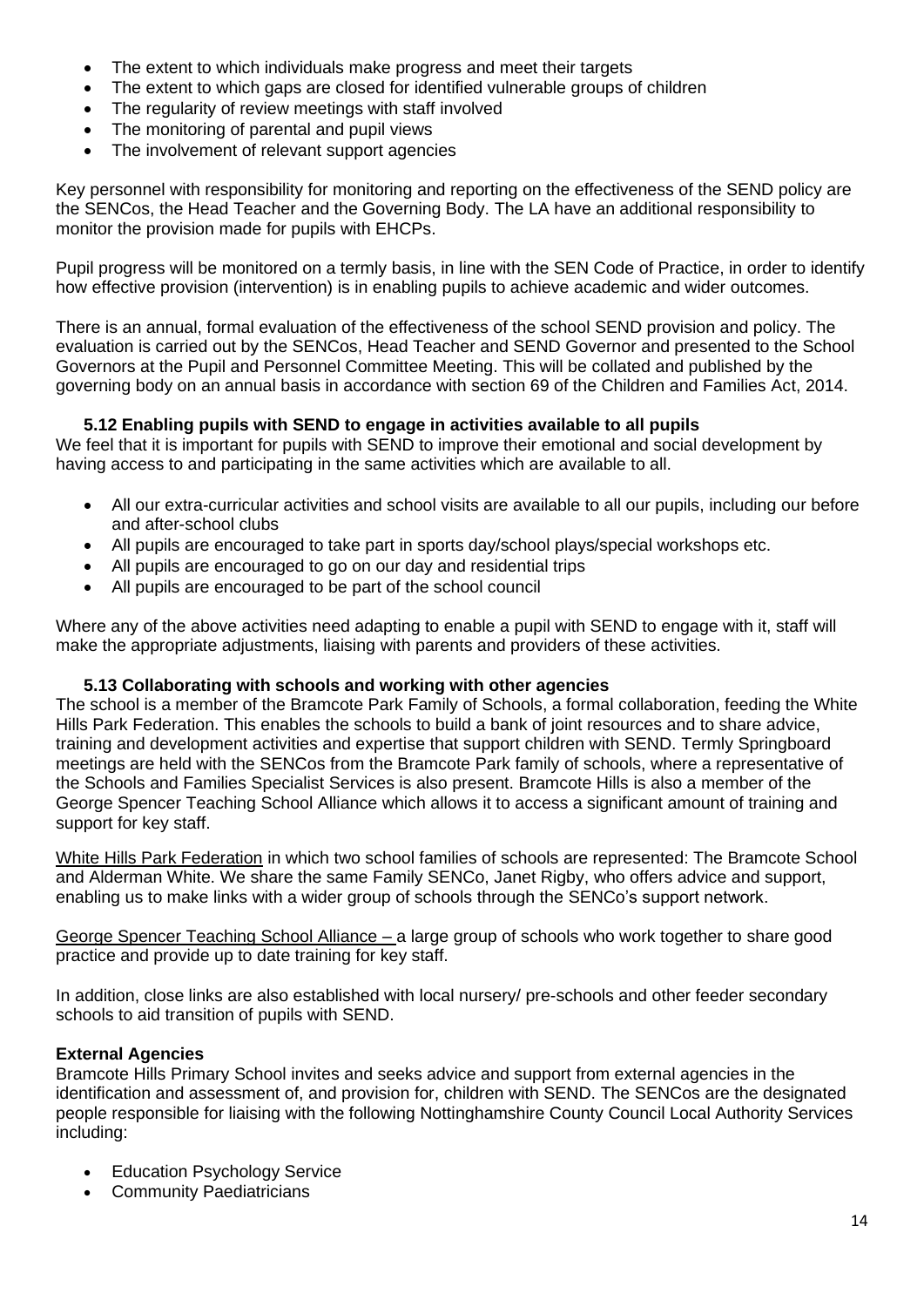- Physical Disability and Sensory Service
- Occupational Therapy Service
- School and Behaviour Attendance Partnership
- Social Services
- Speech and Language Services
- Schools and Families Specialist Services
- Healthy Families Team
- Child and Adolescent Mental Health Services
- Physiotherapists
- **Early Help Unit**

These services can become involved for a number of reasons including: school referrals (often requiring parental permission) or parent referrals. When involved, external agencies support the child and school by observing and providing specialist advice. They are also invited to review meetings throughout the year to discuss SEND provision and progress. They also have a duty to keep staff up to date with current legislation and national guidance.

In cases where a child is under observation or a cause for concern, focused meetings will be arranged with the appropriate agency. Parents will normally be invited to and informed about any meetings held concerning their child, unless there are over-riding safeguarding issues.

Sharing knowledge and information with our support services is key to the effective and successful SEND provision within our school. Any one of the support services may raise concerns about a pupil. This will then be brought to the attention of the SENCos who will then inform the child's parents.

#### **5.14 Concerns and complaints about SEND provision**

If a parent or carer has any concerns regarding the care or welfare of their child, an appointment can be made by them to speak to the Class Teacher, SENCos or the Head Teacher. All of these can be contacted via phoning the school office and the SENCos can be reached via the following email [senco@bramcotehills.notts.sch.uk](mailto:senco@bramcotehills.notts.sch.uk) 

We would encourage parents/carers to follow the above procedure should they have any complaints regarding SEN provision. If they remain dissatisfied, they should follow the procedures laid out in the school's Complaints Policy which can be accessed via the school website. A parent leaflet explaining the complaints process is available from the office.

## **5.15 The Local Authority Local Offer**

The SEND Local Offer is a resource which is designed to support children and young people with special educational needs and/or disabilities and their families. It describes the services and provision that are available both to those families in Nottinghamshire that have an Education, Health and Care Plan and those who do not have a plan, but still experience some form of special educational need. You can view an animation describing this new pathway on Nottinghamshire's SEND Local Offer website: <https://www.nottshelpyourself.org.uk/kb5/nottinghamshire/directory/localoffer.page?newdirectorychannel=9>

The SEND School Local Offer includes information about SEND provision and support offered for pupils and their families attending Bramcote Hills Primary School. This is available on the school website. [www.bramcotehills.org](http://www.bramcotehills.org/)

## **6. Record Keeping**

#### **SEND Concern**

As stated in section 5.2, a SEND Concern form is completed. These are securely saved electronically on the school's server, within a named folder for the child and a paper copy is filed in the SEND Concern file. The hard copy files are located within a locked cabinet in the lower junior area. Any addition information/letters relating to the child's SEND are kept with the concern form.

#### **SEND Support**

As stated in section 5.2, children are identified on the school tracking system (Scholarpack). Here, a chronology is logged and children's category of need is stated alongside any diagnoses. Pupil files keep records of IEPs, information/reports/letters from external agencies, records of observations, additional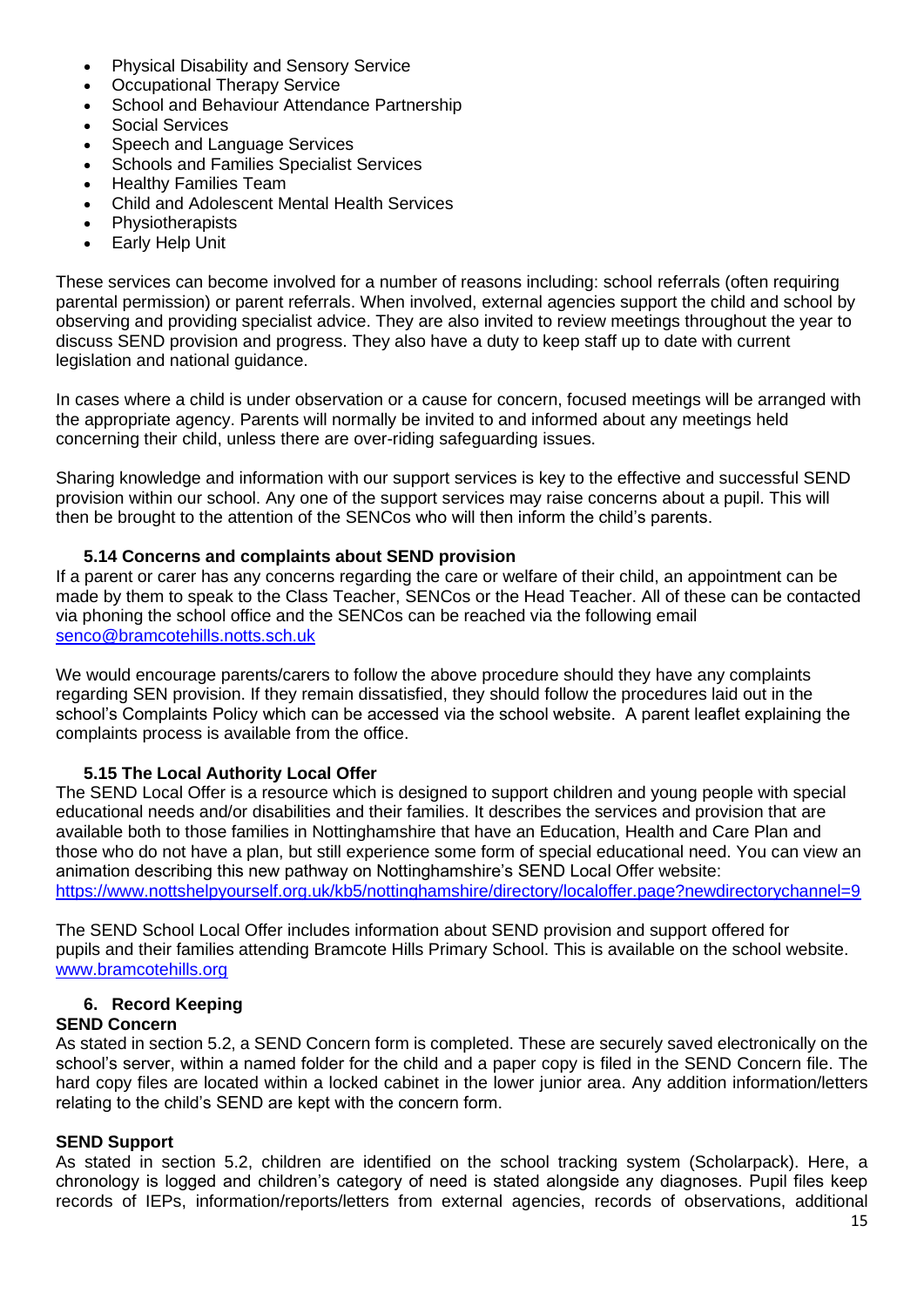assessment information, funding arrangements and records of meetings. These are kept in the lower junior area in a locked cabinet. Much of this information is also kept on the school's secure server, within their named folder.

## **7. Monitoring arrangements**

This policy and information report will be reviewed by the SENCos (Jennie Dance and Lottie Higgins) alongside the Head Teacher (Pete Taylor) every year. It will also be updated if any changes to the information are made during the year.

It will be approved by the governing board.

#### **8. Links with other policies and documents**

This policy links to our policies on:

- Accessibility plan
- Behaviour
- Equality policy
- Personal and Intimate Care
- Teaching and Learning

| <b>Signed</b> |  | [Mr P Taylor]                      | (Head Teacher) |
|---------------|--|------------------------------------|----------------|
| <b>Date</b>   |  |                                    |                |
|               |  |                                    |                |
| <b>Signed</b> |  | [Miss J Dance]                     | (SENCo)        |
| <b>Date</b>   |  |                                    |                |
| <b>Signed</b> |  | [Mrs L Higgins]                    | (SENCo)        |
| <b>Date</b>   |  |                                    |                |
| <b>Signed</b> |  | [Mrs F Priestland] (SEND Governor) |                |
| <b>Date</b>   |  |                                    |                |